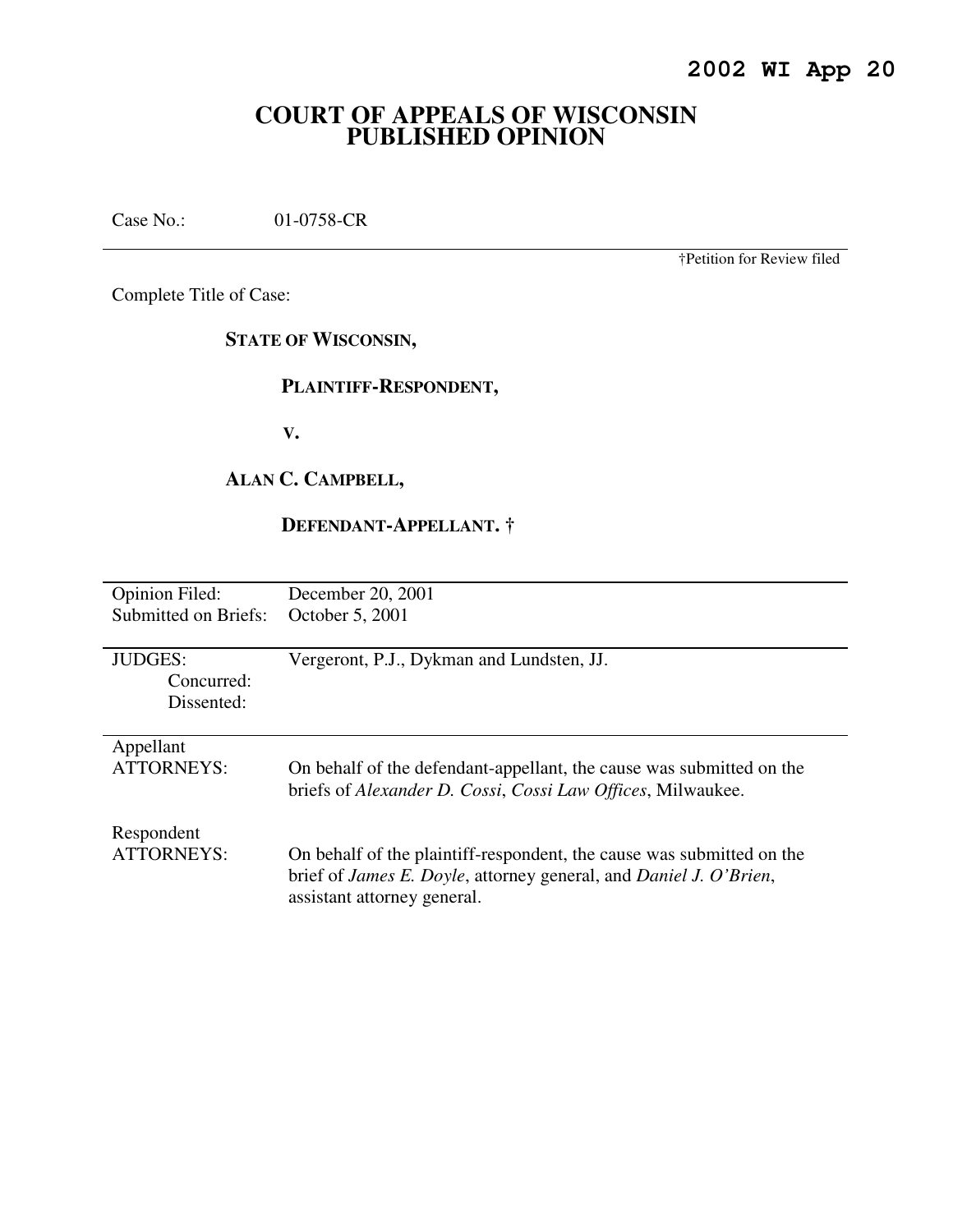## **2002 WI App 20**

## **COURT OF APPEALS DECISION DATED AND FILED**

#### **December 20, 2001**

**Cornelia G. Clark Clerk of Court of Appeals**

#### **NOTICE**

 **This opinion is subject to further editing. If published, the official version will appear in the bound volume of the Official Reports.** 

**A party may file with the Supreme Court a petition to review an adverse decision by the Court of Appeals.** *See* **WIS. STAT. § 808.10 and RULE 809.62.** 

# **No. 01-0758-CR**

#### **STATE OF WISCONSIN BY APPEALS**

**STATE OF WISCONSIN,** 

 **PLAINTIFF-RESPONDENT,** 

 **V.** 

 $\overline{a}$ 

**ALAN C. CAMPBELL,** 

 **DEFENDANT-APPELLANT.** 

 APPEAL from a judgment of the circuit court for Milwaukee County: DANIEL L. KONKOL, Judge. *Affirmed*.

Before Vergeront, P.J., Dykman and Lundsten, JJ.

¶1 DYKMAN, J. Alan Campbell appeals from a judgment of conviction for carrying a firearm as a felon contrary to WIS. STAT. § 941.29(2)  $(1999-2000).$ <sup>1</sup> Campbell stipulated that he was in possession of a firearm and that

<sup>&</sup>lt;sup>1</sup> All references to the Wisconsin statutes are to the 1999-2000 version unless otherwise noted.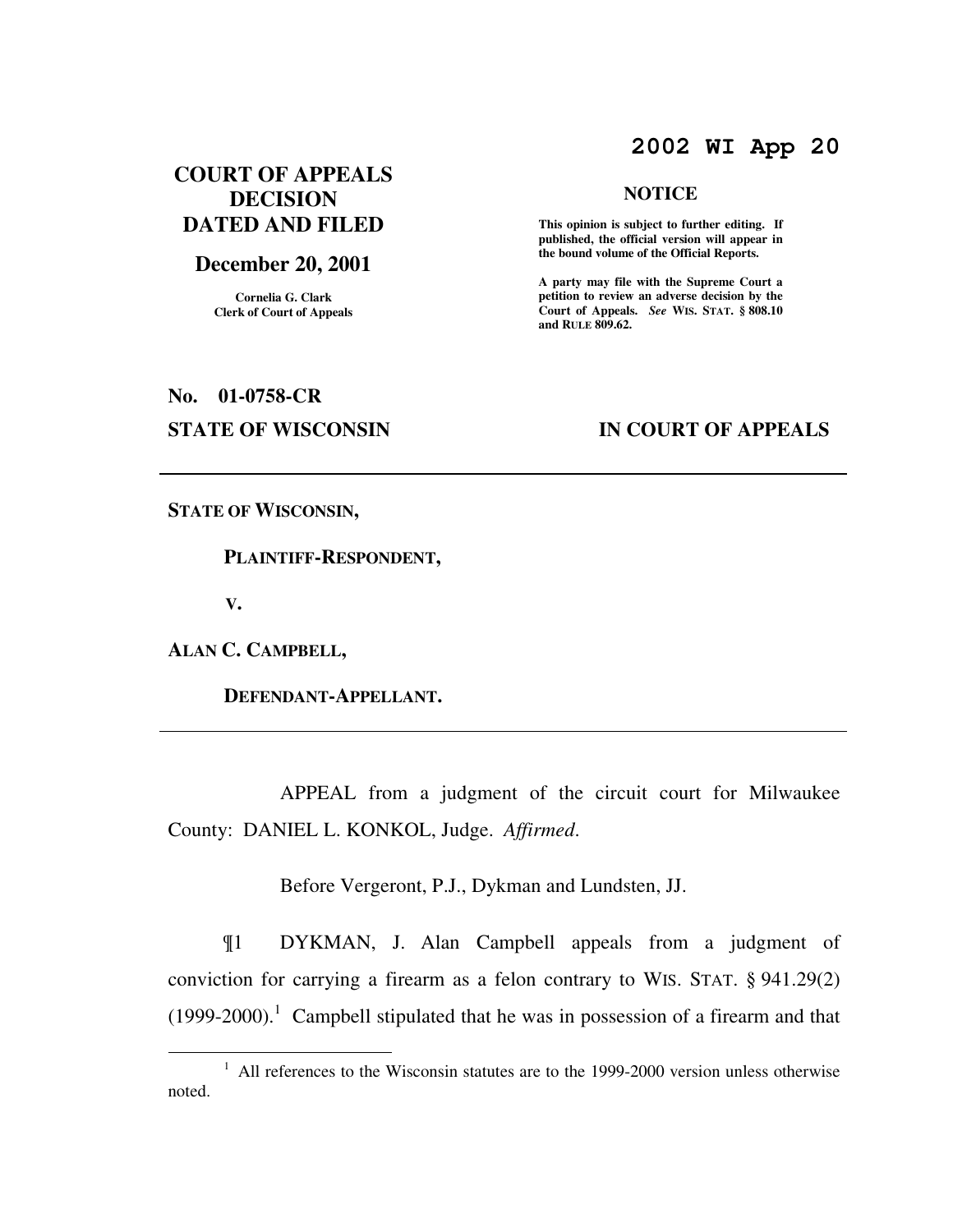he was convicted of forgery in Ohio. However, Campbell asserts that the Ohio conviction would not be a felony in Wisconsin because the Ohio forgery statute is broader than the Wisconsin forgery statute, and that the circuit court improperly looked to Campbell's conduct in Ohio to consider whether the crime would be a felony in Wisconsin. Alternatively, Campbell contends that the Ohio statute is ambiguous, and that the rule of lenity requires a conclusion that the forgery not be considered a felony in Wisconsin. We conclude that the circuit court correctly considered Campbell's conduct in finding him guilty under § 941.29 and that Campbell's conduct in Ohio would be a felony in Wisconsin. Further, it is unnecessary to decide whether the Ohio statute is ambiguous because it has no bearing on our interpretation of § 941.29. We therefore affirm.

¶2 In 1999, while in Ohio, Campbell was convicted of forgery, pursuant to OHIO REV. CODE ANN. § 2913.31(A)(1). In October 2000, while in Wisconsin, he was charged with possessing a firearm as a felon under WIS. STAT. § 941.29(2). Campbell filed a motion to dismiss the charges, but the court denied the motion.

¶3 At trial, Campbell stipulated to the following:

1. The defendant, Alan C. Campbell, was convicted in Hamilton County, Ohio, on November 2, 1998 of a violation of Section 2913.31(A)(1) of the Ohio Revised Code.

2. On March 14, 2000, at 7311 W. Capitol Drive, City of Milwaukee, Milwaukee County, Wisconsin, the defendant knowingly possessed a firearm, a .25 caliber handgun.

Based on these stipulations, and on the certified record from Ohio, which showed that the Ohio conviction was based upon Campbell's forgery of a \$350 check, the circuit court found him guilty of felony possession under § 941.29(2). Campbell appeals.

2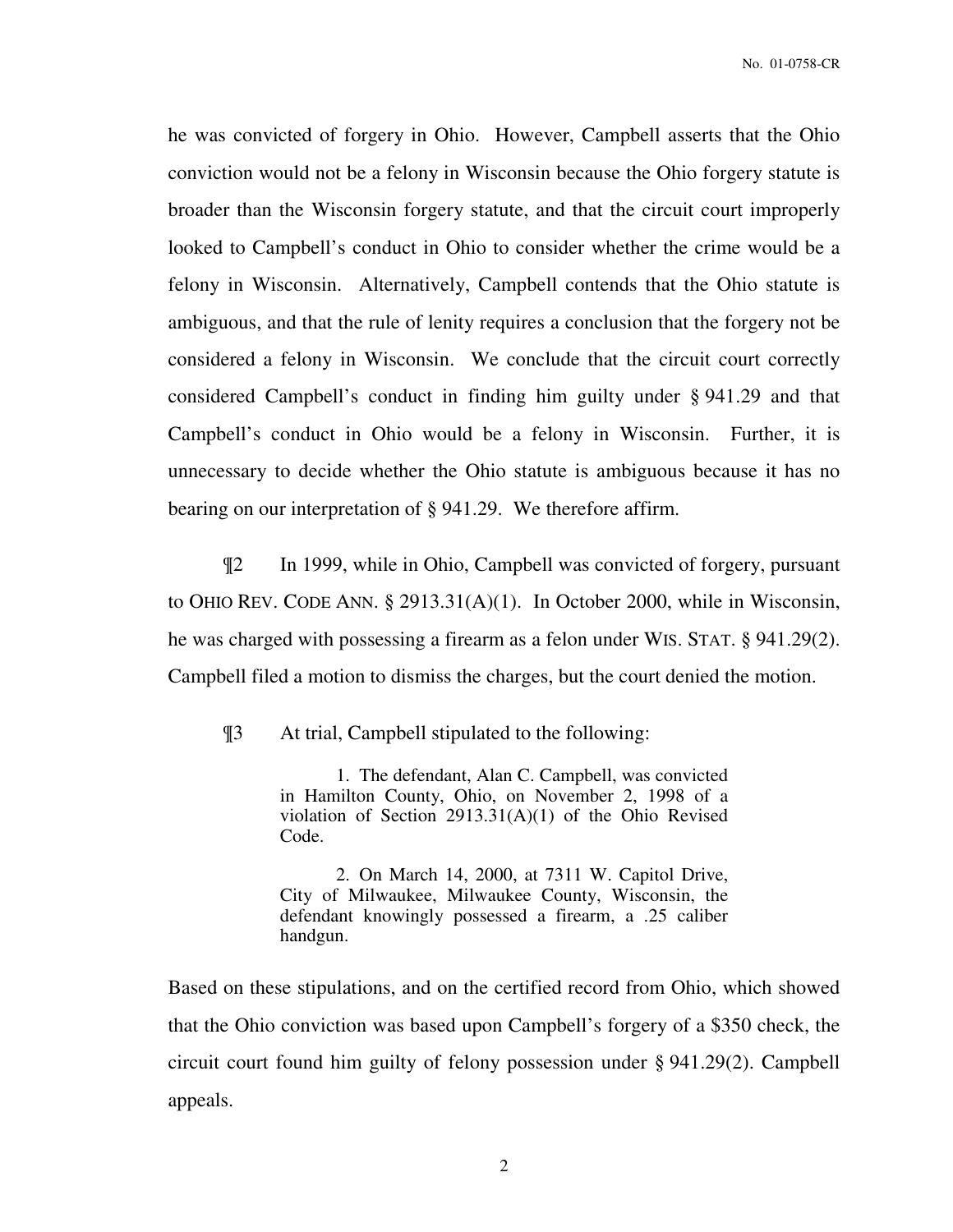#### *Meaning of "Crime" in WIS. STAT. § 941.29(1)(b)*

 ¶4 Campbell challenges the circuit court's interpretation of WIS. STAT. § 941.29. Interpretation of a statute is a question of law that we review de novo. *Geiger v. Milwaukee Guardian Ins. Co., Inc.*, 188 Wis. 2d 333, 336, 524 N.W.2d 909 (Ct. App. 1994). The purpose of statutory interpretation is to discern the intent of the legislature, and the first step is to consider the language of the statute. *See State v. Hansen*, 2001 WI 53, ¶ 9, 243 Wis. 2d 328, 334, 627 N.W.2d 195.

 ¶5 Under WIS. STAT. § 941.29(1)(b), a person is prohibited from possessing a firearm if he or she was "[c]onvicted of a crime elsewhere that would be a felony if committed in this state." Campbell contends that his conviction under OHIO REV. CODE ANN.  $\S 2913.31(A)(1)$  would not be sufficient to prove a felony in Wisconsin. Under Ohio law, it is a felony to forge *any* writing. OHIO REV. CODE ANN. § 2913.31(A)(1) and  $(C)$ .<sup>2</sup> In Wisconsin, however, forgery is only a felony when it involves a specific type of writing. WISCONSIN STAT. § 943.38(1) provides:

> Whoever with intent to defraud falsely makes or alters a writing or object of any of the following kinds so that it purports to have been made by another, or at another time, or with different provisions, or by authority of one who did not give such authority, is guilty of a Class C felony:

 $\overline{a}$ 

(1) Forge any writing of another without the other person's authority;

Depending on the type, forgery is classified as anywhere from a fifth-degree felony to a second-degree felony. *See* OHIO REV. CODE ANN. § 2913.31(C).

<sup>&</sup>lt;sup>2</sup> OHIO REV. CODE ANN. § 2913.31(A) reads in part:

<sup>(</sup>A) No person, with purpose to defraud, or knowing that the person is facilitating a fraud, shall do any of the following: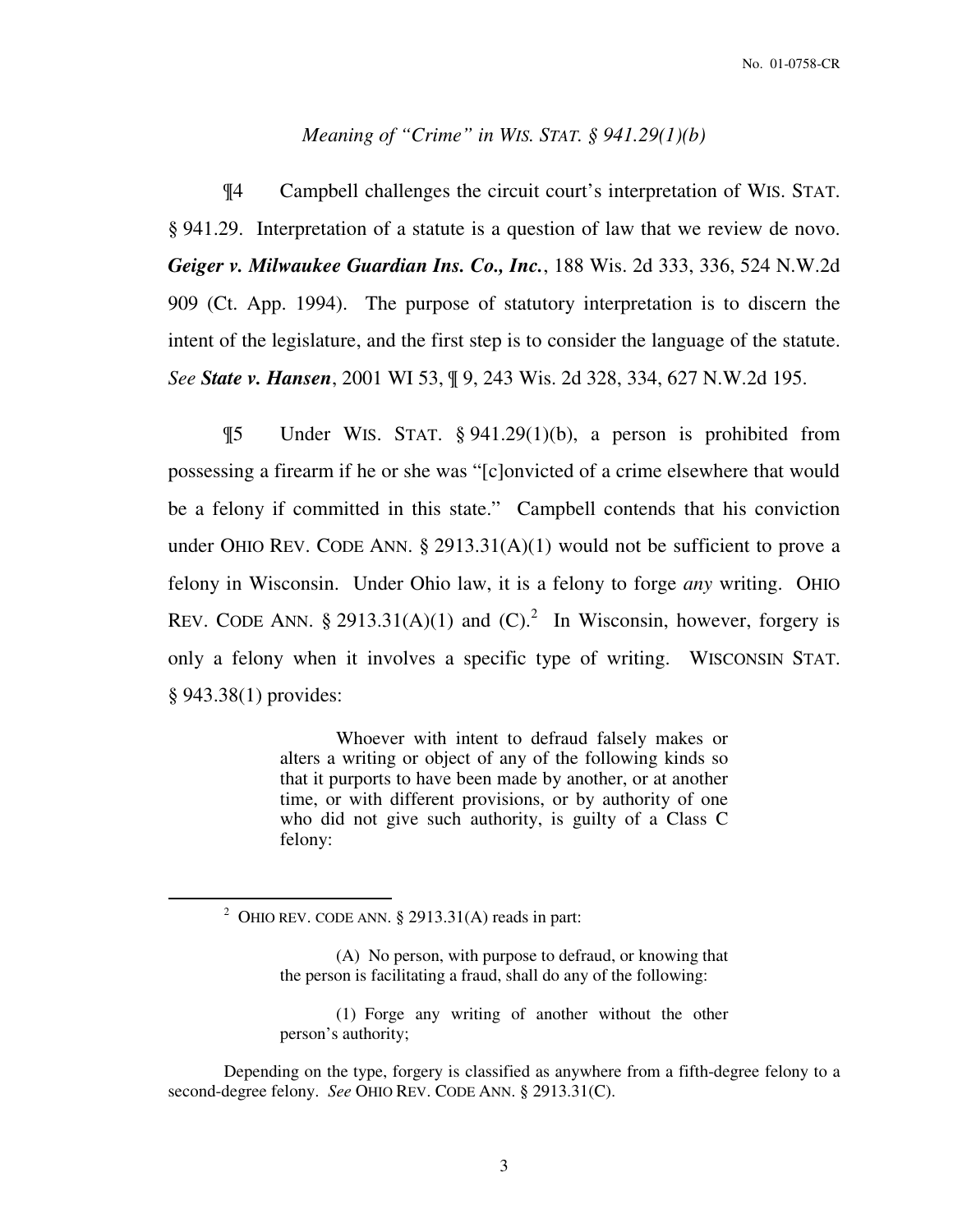(a) A writing or object whereby legal rights or obligations are created, terminated or transferred, or any writing commonly relied upon in business or commercial transactions as evidence of debt or property rights; or

(b) A public record or a certified or authenticated copy thereof; or

(c) An official authentication or certification of a copy of a public record; or

(d) An official return or certificate entitled to be received as evidence of its contents.

According to Campbell, because § 943.38(1) requires proof of a specific writing, but OHIO REV. CODE ANN. § 2913.31(A)(1) does not, his conviction in Ohio would not be considered a felony in Wisconsin, and therefore would not subject him to prosecution under § 941.29.

¶6 We agree with Campbell that the Ohio forgery statute is broader than Wisconsin's, and that looking solely at the language of the Ohio statute would be insufficient to prove that Campbell was guilty of possessing a firearm as a felon. However, we are not limited to considering the language of the statute.

¶7 Rather, we agree with the State that the circuit court was entitled to look at the underlying conduct supporting Campbell's conviction. The term "crime" is defined in WIS. STAT. § 939.12 as "*conduct* which is prohibited by state law and punishable by fine or imprisonment or both." (Emphasis added.) Further, WIS. STAT.  $\S 939.22(6)$ , provides that the meaning of "crime" in  $\S 939.12$ , is applicable to chapters 939 through 948 of the Wisconsin Statutes. Therefore, in determining whether Campbell violated WIS. STAT. § 941.29(2), the circuit court properly considered Campbell's conduct that led to his conviction in Ohio.

 ¶8 Count one in the indictment against Campbell in the Ohio conviction stated: "Campbell … with purpose to defraud or knowing he was facilitating a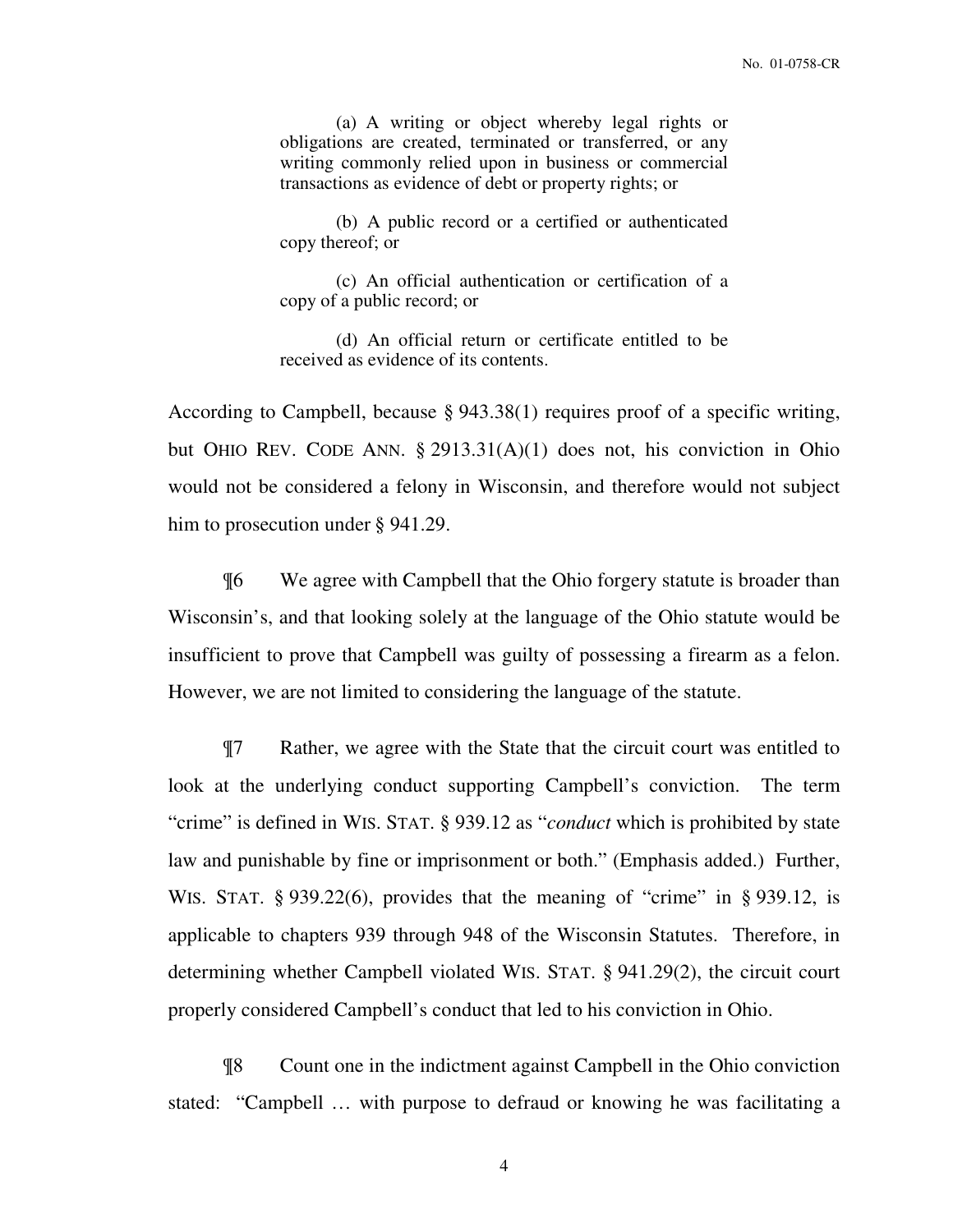No. 01-0758-CR

fraud, forged a writing of Robert Bouldin without his authority, to wit: his signature on a \$350 check." Campbell pleaded guilty to this count. A guilty plea carries with it admission of the facts charged against the individual. *See State ex rel. Skinkis v. Treffert*, 90 Wis. 2d 528, 539, 280 N.W.2d 316 (Ct. App. 1979)*; State v. McCreary*, 200 N.E.2d 787, 788 (Ohio Ct. App. 1964). Campbell thus admitted when he pleaded guilty that he forged a \$350 check.

¶9 Forging a check is a felony in Wisconsin. Campbell's conduct falls under WIS. STAT. § 943.38(1)(a), since the check he forged is a writing "whereby legal rights or obligations are created." *See State v. Koch*, 175 Wis. 2d 684, 707, 499 N.W.2d 152 (1993). Because Campbell's conduct in Ohio would have been a felony if committed in Wisconsin, the circuit court properly found Campbell guilty of violating WIS. STAT. § 941.29.

 ¶10 Because we conclude that WIS. STAT. § 939.12 and WIS. STAT. § 941.29 require circuit courts to consider the underlying conduct of an out-ofstate conviction, we disagree with Campbell's contention that *Taylor v. United*  States, 495 U.S. 575 (1990), supports his position.<sup>3</sup> In *Taylor*, the Supreme Court considered the application of 18 U.S.C.  $\S 924(e)(2)(B)(ii)$ , which authorizes sentence enhancement when a defendant has a prior conviction for a "violent felony," including "burglary." One issue in the case was how courts should determine whether a defendant had been convicted of "burglary" since states varied widely on how they defined the crime and some states had no crime named "burglary" at all. The Court decided that it would "look[] only to the statutory

 $\overline{a}$ 

5

<sup>&</sup>lt;sup>3</sup> Perhaps the State can prove conduct by showing that all the elements of a Wisconsin felony are included in the elements of an out-of-state crime, and that the other state's judiciary has interpreted the elements of the out-of-state crime in a way which would make that conduct a Wisconsin felony. This issue is not present, here, however, and we do not address it.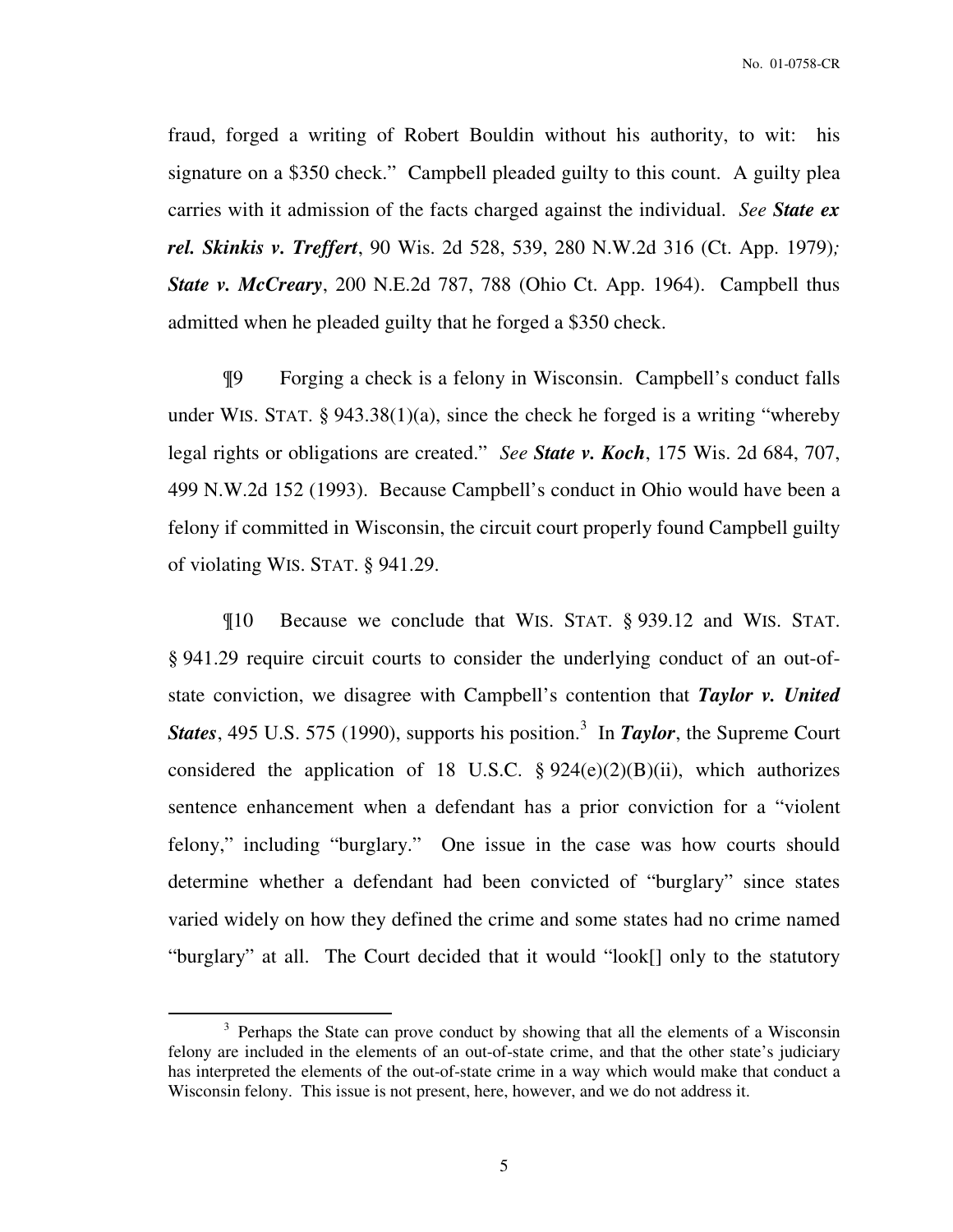definitions of the prior offenses, and not to the particular facts underlying those convictions." *Id.* at 600. This conclusion, however, was based in large part on the language and legislative history of Section 924(e), which referred to "a person who … has three previous *convictions*," and defined "violent felony" in terms of "*elements*." *Id.* at 600-01.

 ¶11 In the context of WIS. STAT. § 941.29, "crime" is unambiguously defined under WIS. STAT. § 939.12 as "conduct," unlike the case in *Taylor*. *Id.* We recognize, as did *Taylor*, that in the few cases where the out-of-state statute is broader than the Wisconsin statute and the prior conviction is not based upon a guilty plea, proving the facts necessary to obtain a conviction under § 941.29 could be a daunting task for the State and a cumbersome experience for both the defendant and the circuit court. Regardless, however, of the reasoning or policy of *Taylor*, it is the policy of the state legislature and not the United States Congress that we must follow when we interpret Wisconsin statutes. Our statutes define crimes as "conduct," and, therefore, we are required to interpret § 941.29 in light of that definition.

#### *Rule of Lenity*

 ¶12 Campbell contends that the Ohio forgery statute is ambiguous, and therefore the rule of lenity dictates that his forgery conviction should not be construed as a felony under Wisconsin law. Campbell is correct in asserting that the Wisconsin and Ohio statutes do not share the same elements. However, we are not concerned with the ambiguity of the Ohio statute on forgery. The only question is whether Campbell's crime would be considered a felony in Wisconsin. We have concluded that it is. The rule of lenity, therefore, does not apply.

 *By the Court.*—Judgment affirmed.